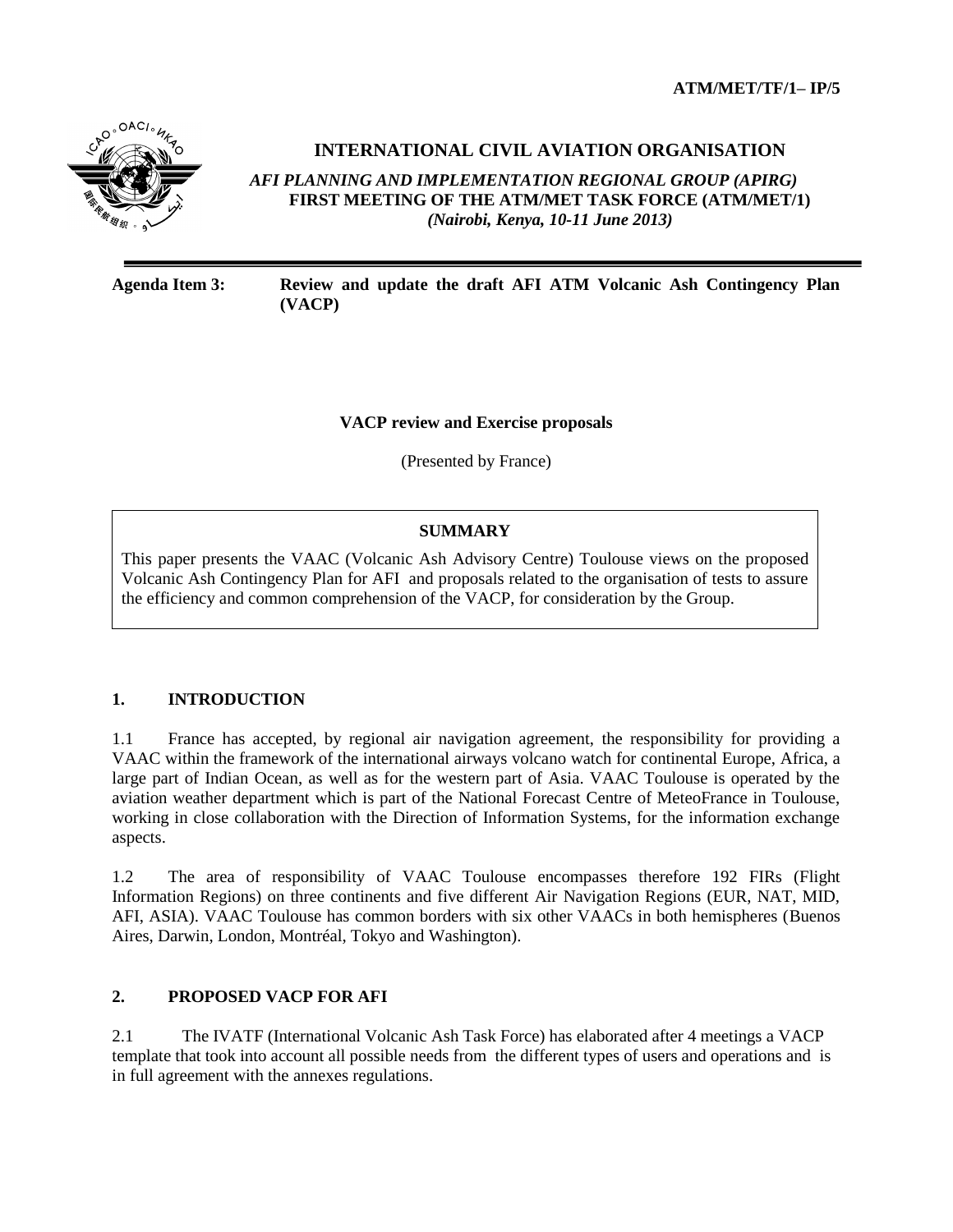2.2 The IAVWOPSG (International Airways Volcanic Watch Operations Group) was invited to note the IVATF Recommendation 4/15 a) regarding an air traffic management volcanic ash contingency plan template to be used by all the ICAO planning and implementation regional groups (PIRGs) for the development of, or update to, volcanic ash contingency plans within their respective regions.

2.3 In its seventh meeting, the IAVWOPSG considered the inclusion in Doc 9766 of the guidance material developed by the IVATF for conducting volcanic ash exercises in ICAO regions and formulated the following conclusion:

#### **Conclusion 7/10 — Guidance material for conducting volcanic ash exercises in ICAO regions**

That the Secretary include the guidance material on conducting volcanic ash exercises in ICAO regions, as given in Appendix G to this report, in the *Handbook on the International Airways Volcano Watch (IAVW) — Operational Procedures and Contact List* (Doc 9766).

2.4 The VACP proposed for the group consideration is fully following the template in DOC 9766 that takes into account collaboration during two years of intensive work from all parties and will allow an easy maintenance and inclusion of all progress realised in the enhancement of VA detection and forecasting techniques. Therefore, VAAC Toulouse fully supports the proposed VACP for AFI.

# **3. EXERCICES TYPES THAT MIGHT BE CONDUCTED IN AFI REGION**

3.1 The appendix G of the IAVWOPSG/7 meeting proposes guidance in conducting VA exercises in ICAO regions.

3.2 "Exercises can only simulate a real event, while operation of the aviation system must continue normally and be unaffected by the exercise. The planning of the exercise needs to ensure that detrimental effects on the system performance are avoided, but that nevertheless useful experience and information is generated". That point is essential and the used procedure should carefully take into account this consideration to avoid non desirable side effects. Therefore, the procedure should carefully propose agreed templates of test messages so that the messages could be processed (their structure is respected and follows annexes requirements) but indicate in the free zone text areas its test/exercise nature. Before the exercise dates, some NOTAMS and general information should be sent to companies, ATM community to assure the clear knowledge of the status of the forthcoming exercise and the necessity to consider the messages as of **NON** operational nature.

3.3 "A complete, system-wide, exercise for volcanic ash contamination is an extremely complex undertaking since such an event involves a great number and variety of stakeholders. It might therefore be useful to constrain exercises to specific parts of the whole system, with other parts of the system being subject to testing at subsequent exercises." A pragmatic approach could be chosen to determine a progression in the objectives by identifying what should be the areas where the first efforts should be put to avoid disillusion on trying to organise at first a complex exercice. It could be possible to differentiate areas such as VA SIGMET production and dissemination, VAA/VAG state of reception, NOTAM used and recommendation on their redaction and content, Volcanic Ash observatory capacities to detect and inform on an eruption or a foreseen eruption ….

3.4 As first proposals, VAAC Toulouse would like to propose to the group consideration some areas where some efforts could be initially put, based on the due agreement by the meeting.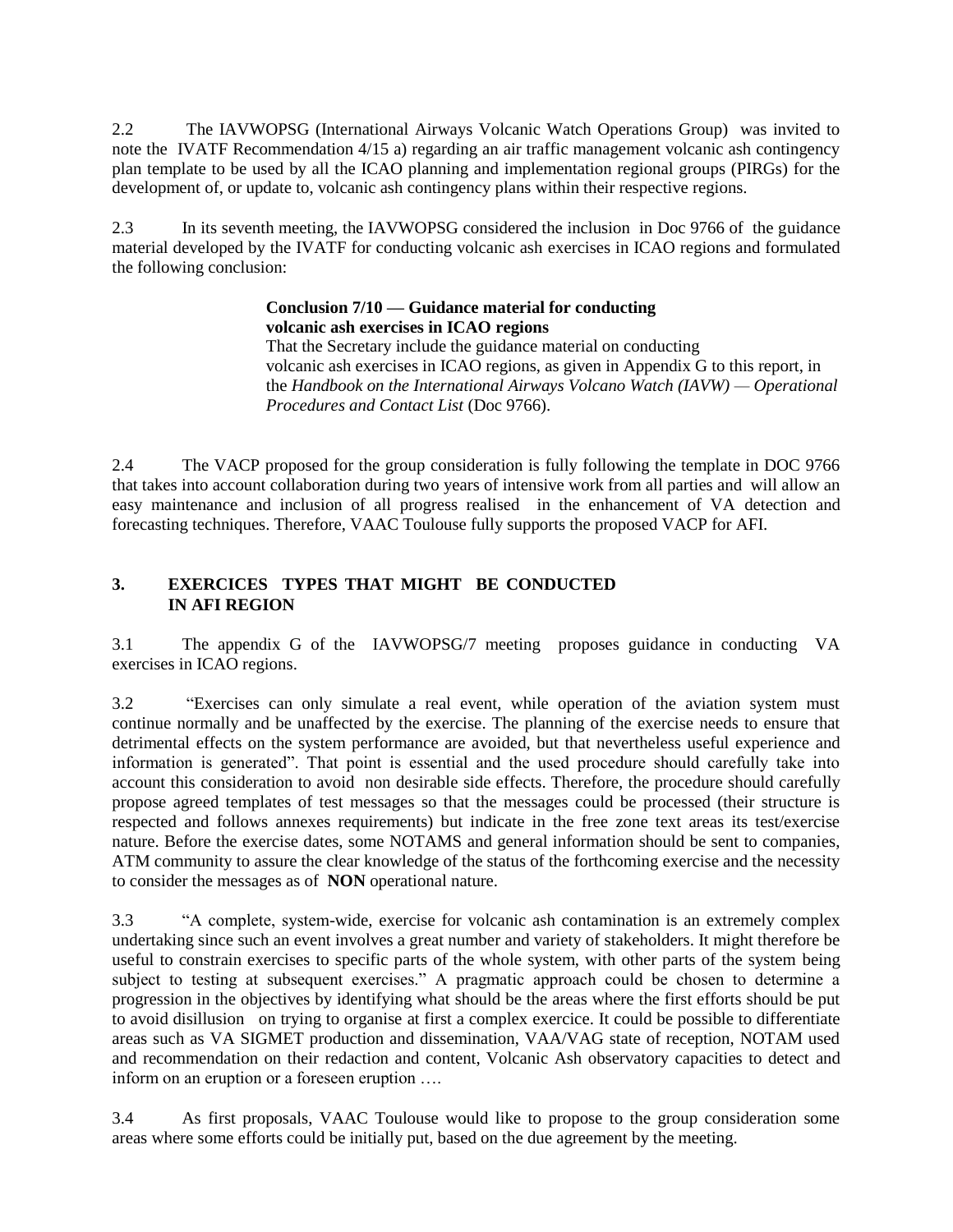3.4.1 The States where there are active volcanoes or potentially actives Volcano should be the one of the major areas of interest, as an early notification by a State Volcano Observatory with a good set of VA information ( such as height of the plume, etc ..) regularly updated are of major interest for the VAAC. Some actions to inform the States on their obligation indicated in Annex 3 and provide help to them should be undertaken.

3.4.2 Another focus could be on the northern AFI States in the "vicinity" of Acores and Etna volcanoes, as they are probably the States where air operations could be the most adversely impacted with great consequences on airports operations, ATM.

3.4.3 Based on experience, the south part of Africa could also be one of the areas where the exercises may focus on, as some of the south American volcanoes may have strong and long lasting eruptions.

3.4.4 Before promoting a complex exercise, the different areas of improvement should be studied and dedicated exercises undertaken to verify :

- the good dissemination of VAAs to ACC/FICs and MWOs and assure between ROC Toulouse and the two AFI RODBs the correct dissemination through the AMBEX schema, if felt necessary

- the use of agreed NOTAM series and NOTAM structure that States may use in case of a real eruption

- the common understanding between States regulators, ATM and companies of the agreed procedures trough dedicated information events

### 3.4.5 **Exercises template**

3.4.6 One action should as well be agreeing on a template of exercise directives and report template to avoid length discussions on templates and focus on the exercise in itself.

### 3.5 **VOLCEX exercises that might have an impact on AFI region**

3.5.1 In 2012 a two days EUR/NAT volcanic exercise (VOLCEX12/01) was conducted for a simulated eruption from Azores.

3.6 VAAC Toulouse was the VAAC leader in this exercise and got the first opportunity to test the processing of (fake) special air-reports sent by Air Operators to the forecasters to improve advisories. This part of exercise was very successful from the VAAC's perspective and four amended advisories taking into account all consistent reports were issued.

3.6.1 The exercise VOLCEX 13/02 would probably be based on a simulated eruption from Azores and some FIRs of the Northern part of Africa will probably be part of this exercise.